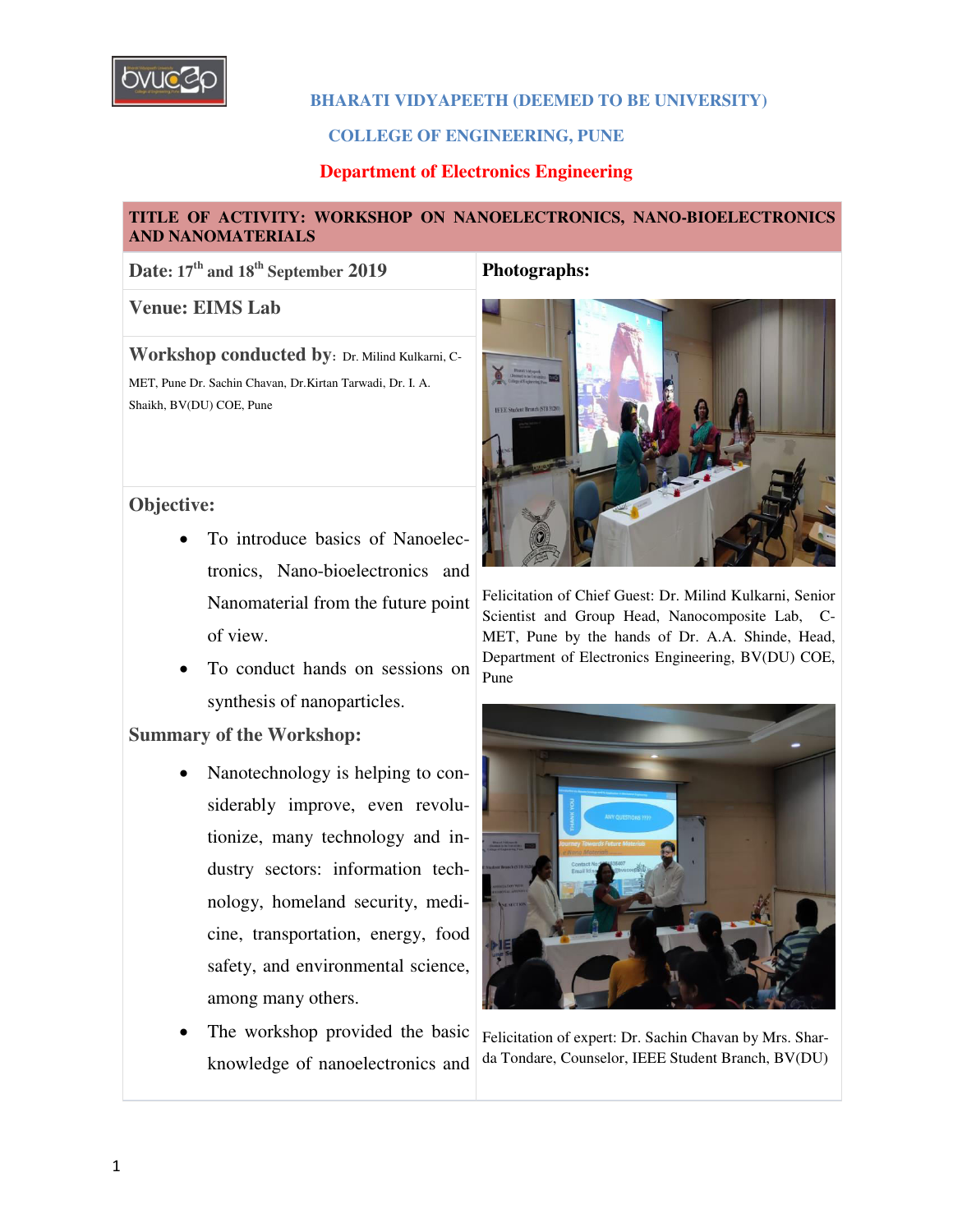

#### **COLLEGE OF ENGINEERING, PUNE**

#### **Department of Electronics Engineering**

nanomaterials.

- Nanotechnology has greatly contributed to major advances in computing and electronics, leading to faster, smaller, and more portable systems, greatly enhancing alternative energy approaches to help meet the world's increasing energy demands, broadening the medical tools, knowledge, and therapies currently available to clinicians via Nanomedicine and yet the applications are continuously evolving in various fields beneficial to society.
- The workshop comprised of expert talk sessions on "Nano-materials and Nano-composites for Advanced Multifunctional Applications." By Dr. Milind Kulkarni, Senior Scientist and Group Head, Nanocomposite Laboratory, CMET, Pune, "Introduction to Nano-materials: Nanotechnology And Nanoscience." By Dr. Sachin Chavan, Department of Mechanical Engineering, BV(DU) COEP, "Recent Trends in Nano-

COE, Pune.



Felicitation of expert: Dr. Kirtan Tarwadi by Mrs. Sharda Tondare, Counselor, IEEE Student Branch, BV(DU) COE, Pune.



Felicitation of expert: Dr. I. A. Shaikh by Mrs. Sharda Tondare, Counselor, IEEE Student Branch, BV(DU) COE, Pune.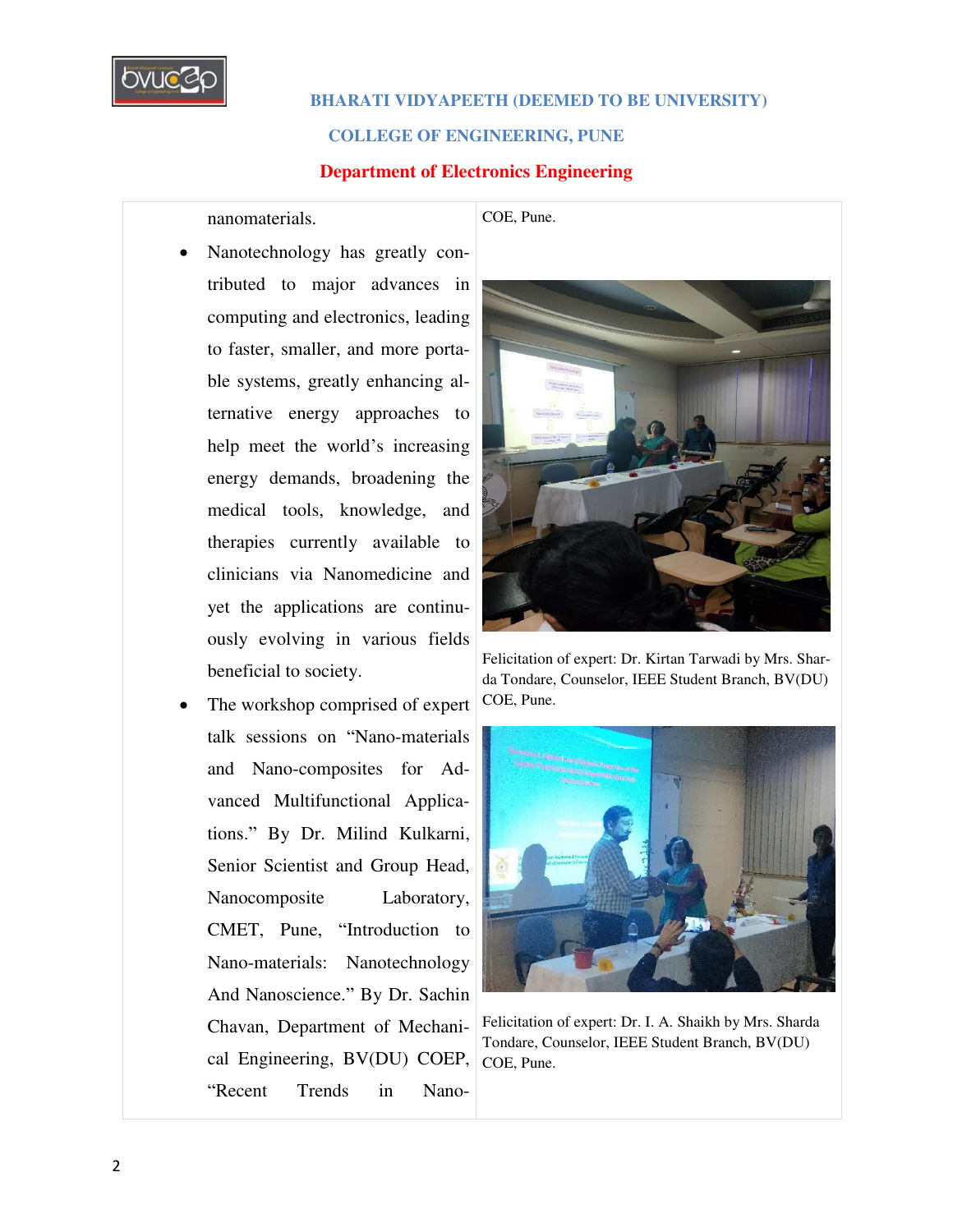

#### **COLLEGE OF ENGINEERING, PUNE**

#### **Department of Electronics Engineering**

bioelectronics" By Dr. Kirtan Tarwadi, Department of Nanotechnology, BV(DU) COEP, "Structural, Optical and Magnetic Property of Transition Metal Doped Wide Band Semiconductor" by Prof. I. A. Shaikh, Department of Basic Science and Humanities, BV(DU) COEP. On Dr. Milind Kulkarni. the second day the workshop continued with hands on practical sessions at laboratory of 'Nano and Composite Material', BV(DU) COEP by Dr. Sachin Chavan to execute synthesis of Nanofibres-Electrospinning and Synthesis of Silver Nanoparticles and By Dr. Kirtan Tarwadi on Atomic Force Microscope, Fourier Transform IR Spectroscopy and nanoparticle size analyzer.



Interactive session on Nano cell and Nano batteries with





Hands on session on Nanoparticle synthesis from plant leaves.

**Outcome:**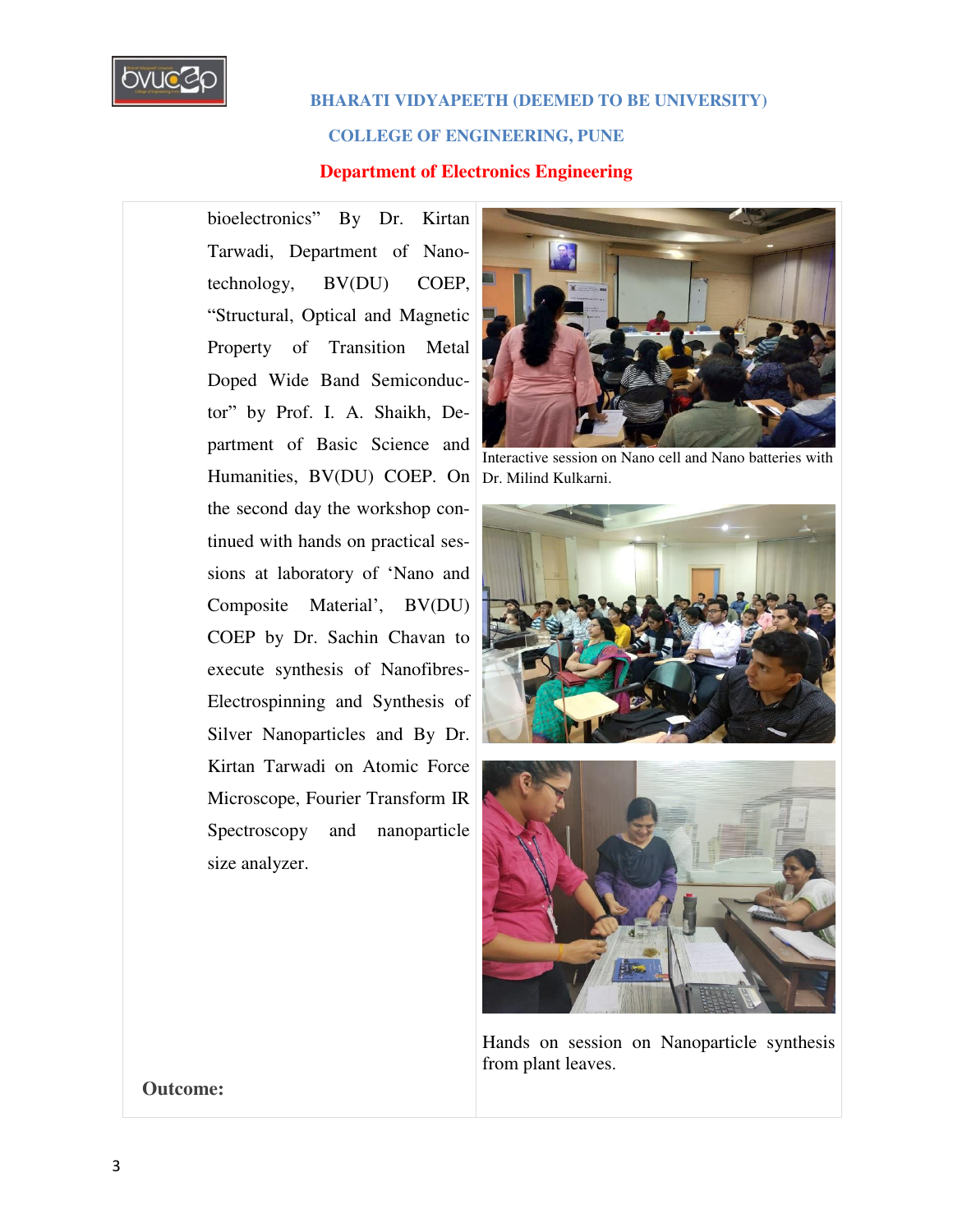

**COLLEGE OF ENGINEERING, PUNE**

#### **Department of Electronics Engineering**

- Nanotechnology is gaining the attraction of all researchers, scientists and academicians as well as industry all over the world. Nanostructures, Nanomaterials and Nanoscience allows manipulating the matter to atomic scale and hence they find application in fields of medicine, energy, electronics, computers, transportation etc.
- The students were able to acquire basic knowledge and various applications of nanotechnology in the field of electronics and medicine.
- This workshop gave an opportunity to upgrade student's technical skills and also provided the platform to learn and explore the concepts of nanotechnology for various applications like sensor design and nanoparticle synthesis.
- As the workshop contained hands on sessions, students were able to think on practical applications of nanoelectronics and nanomateri-



Hands on session at Nano and Composite Material Laboratory, M. Tech. (Nanotechnology) Program on Atomic Force Microscope, Fourier Transform IR Spectroscopy and electrospinning machines.



Expert: Dr. Milind Kulkarni sharing practical aspects of future nanotechnology with participants.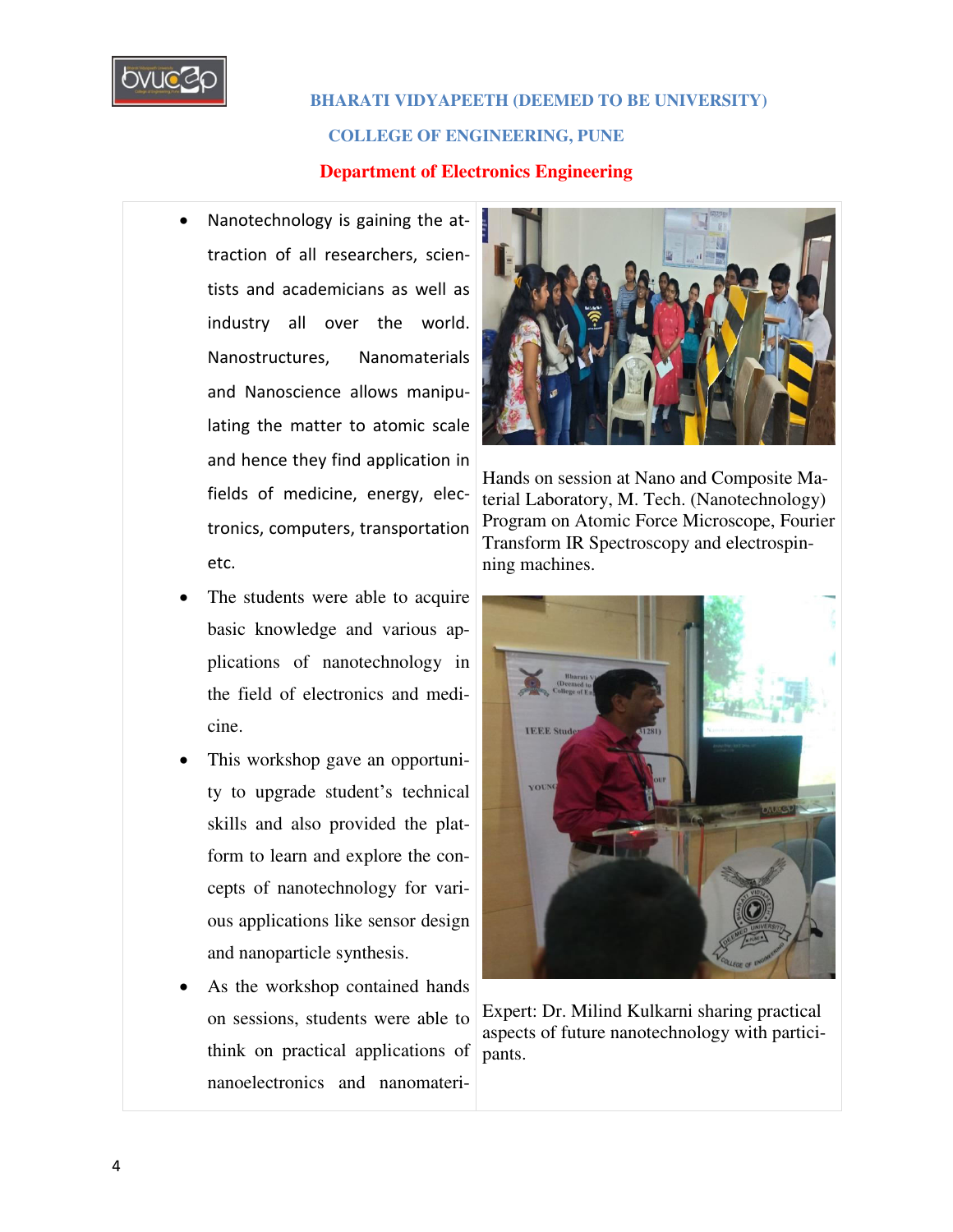

#### **COLLEGE OF ENGINEERING, PUNE**

### **Department of Electronics Engineering**

als.

 Experts have shared the importance and scope of research in Nanotechnology as India is looking forward in future to furnish science and advancement in Nanotechnology.



Vote of thanks by Mrs. Sharda Tondare, Counselor, IEEE Student Branch, BV(DU) COE, Pune.